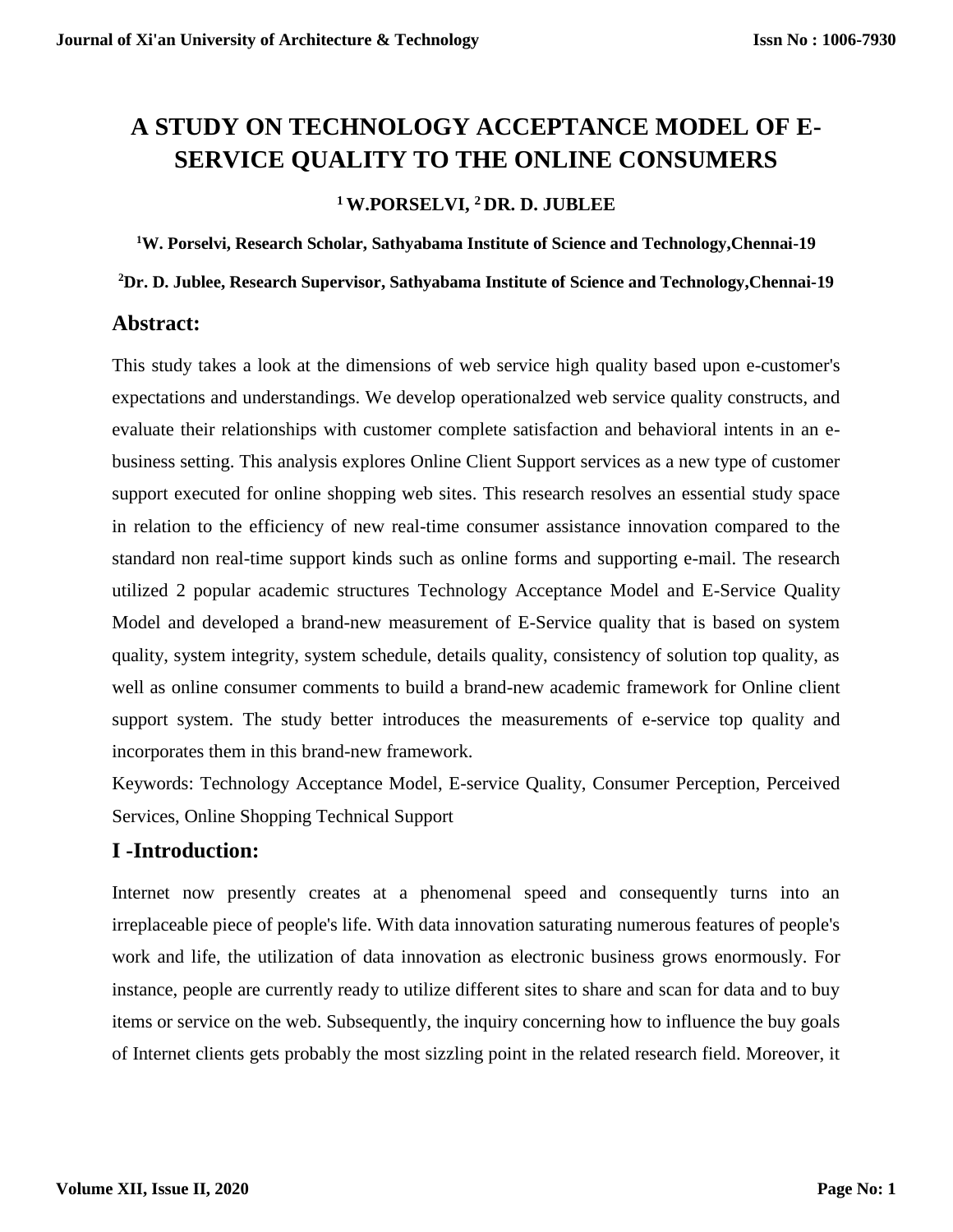is essential for organizations to comprehend and use the persuasive variables to influence the goals of potential shoppers to buy on the online.

Past examines show that customer conduct is investigated from alternate points of view and clarified by various models. Among the models and hypotheses, Technology Acceptance Model (TAM)and Information Adoption Model (IAM) are nearly agent and reasonable and specifically, can be utilized to research the buy aims of Internet clients. On one hand, TAM is utilized to clarify and foresee the determinants of people's acknowledgment of data innovation and it keeps on being the most broadly utilized model in the Information System field. Scientists have broadened and tried TAM with various factors in different applications and hence have expanded its illustrative force in numerous unique circumstances, including banking innovation, email, web based games, work area video conferencing, etc. Especially, since online customers show the highlights of being both conventional shoppers and data frameworks clients, a few specialists use TAM to contemplate their buy expectations. Then again, IAM is utilized to clarify how people are influenced by the online data. Since the online data assumes a significant job in buyers' buy basic leadership process. IAM can be utilized to examine the buy aims. Clearly, specialists use TAM to break down the powerful factors of the buy expectations of Internet clients from the point of view of their Internet innovation acknowledgment process, while IAM is utilized to dissect them from the viewpoint of their data reception process. These two models really speak to alternate points of view to consider a similar issue on the off chance that they were utilized to contemplate the buy goals of Internet clients, are supplement to one another and contribute extraordinarily to specialists' understandings of online buy expectations of Internet clients. Thusly, scholastic database, for example online searching websites are utilized to gather significant writing about the utilizations of both TAM and IAM on considering the compelling elements of online buy aims separately. At that point this article classified them into three kinds, and outlines future research headings to assist analysts with having a superior comprehension of the pertinent uses of both TAM and IAM in the developing online business showcase.

#### **II- Literature Review:**

(Zhu, D. S., et al 2012) The majority of residential online games are foreign games authorized for distribution in Taiwan. Therefore, residential suppliers do not have the right to change the design of games. All that they can do is supply enough assistance and also enhance service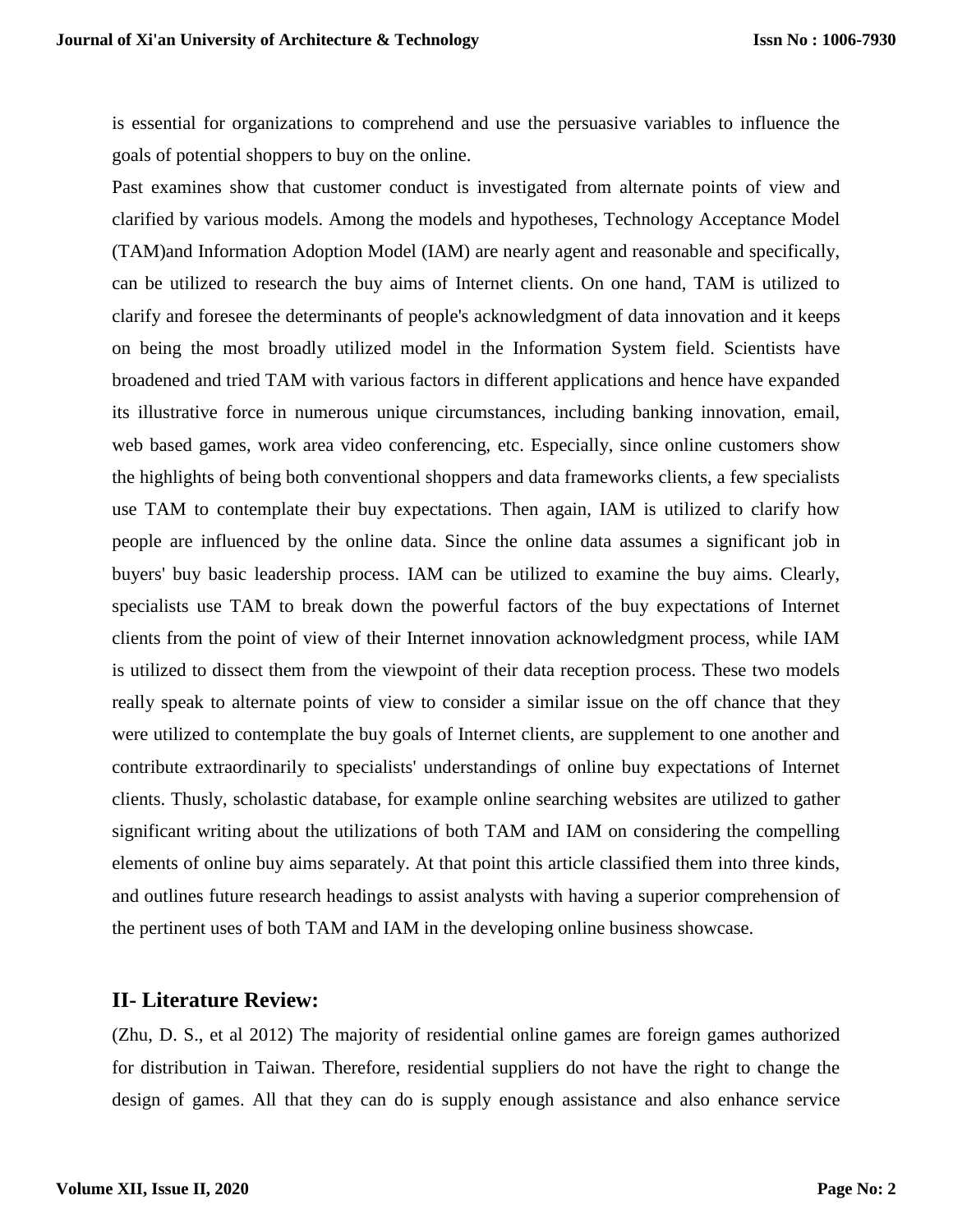quality, system quality (SQ), as well as details web content to on-line video game gamers. Numerous empirical researches have indicated the Technology Acceptance Model (TAM) to describe whether users approve a brand-new infotech. Therefore, this study adopted TAM to examine outside factors that affect gamer acceptance of on the internet games as well as made use of SQ, details high quality, as well as service-provider charatceristics (SPCs) as external variables. In the facet of assumptions, SQ was discovered to have favorable effects on perceived convenience of use as well as viewed effectiveness. SPCs had positive results on viewed efficiency as well as viewed depend on. The research study finding in the partnership between user perception and also perspective and purpose followed the TAM suggestion; i.e. perceived simplicity of use had favorable impacts on regarded effectiveness and also customer mindset, and viewed effectiveness had favorable effect on user perspective. Finally, customer perceived trust fund and also mindset positively associated with individual intention of use.

Giovanis, A. N., & Athanasopoulou, P. (2014) In today's highly affordable atmosphere, the survival/prosperity of e-tailers relies on their ability to give outstanding solutions to their clients develop effective partnerships with them as well as get their commitment. This study empirically evaluates a design of the factors of consumer loyalty in an e-tailing context. More specifically, eservice top quality dimensions and also their partnership to e-satisfaction and e-trust, and also establish the pertinent effect of e-satisfaction as well as e-trust on e-loyalty are checked out. The analysis of information collected from 451 clients of customer electronic devices e-tailers in Greece showed that: 1) e-loyalty is positively impacted by e-satisfaction and e-trust; 2) e-service top quality dimensions of reliability/efficiency; privacy/security and also simplicity of use/usability are shown to be antecedents of both e-satisfaction and also e-trust; 3) e-satisfaction mediates the relationship in between the various other three e-service quality measurements, specifically details quality/benefits, responsiveness, and website design as well as e-trust. Finally, numerous supervisory effects are talked about and additional study instructions are provided.

(Udo, G. J., et al 2010) examined about the research study takes a look at the measurements of internet service top quality based upon e-customer's, expectations as well as assumptions. We establish operationalized internet service high quality constructs, and also assess, their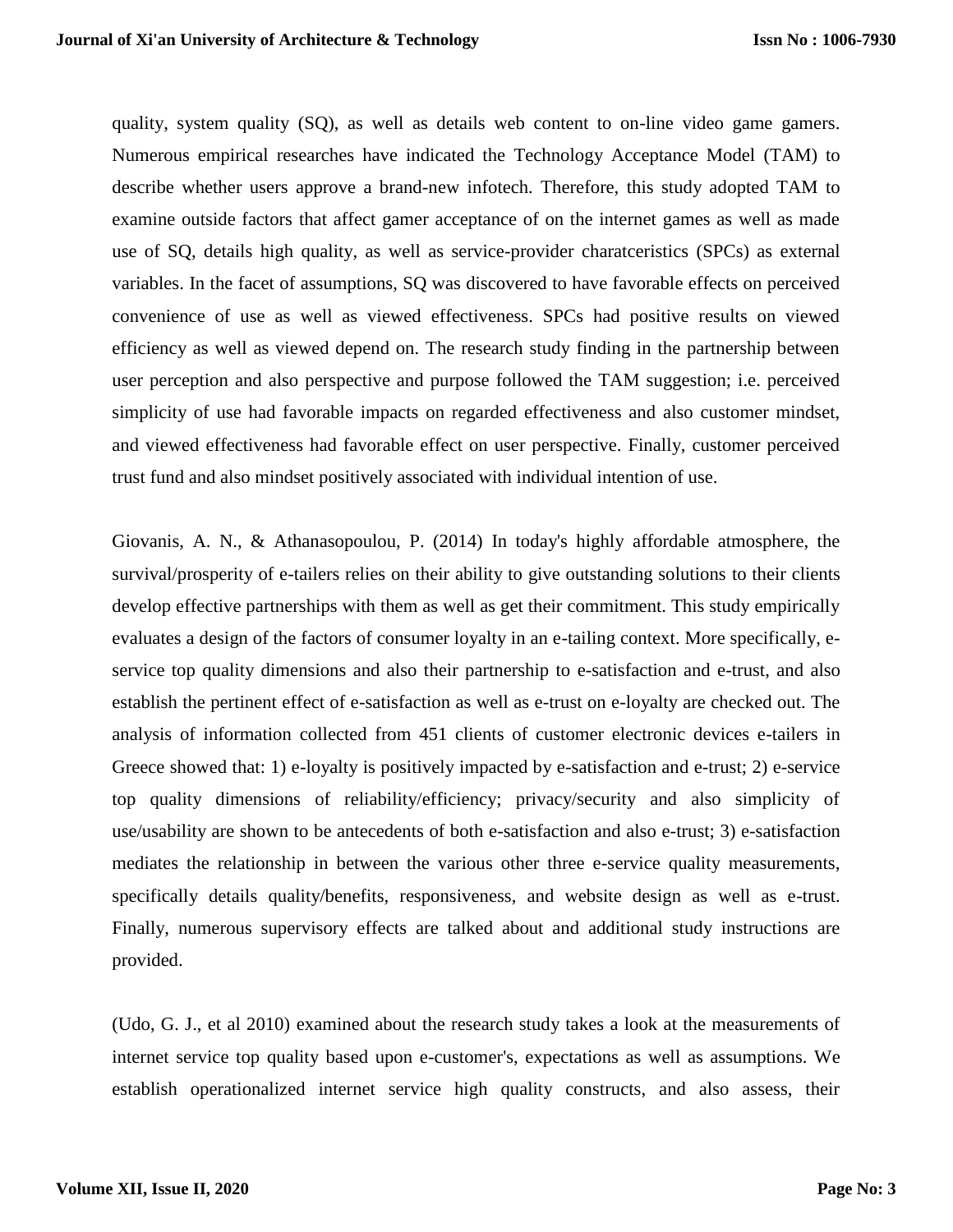connections with client contentment as well as behavioral purposes in an e-business environment. The three recognized dimensions of internet solution top quality are perceived danger, internet content as well as solution, ease. One of the major searchings for of this study is that although much less viewed threat might cause a beneficial understanding of web solution quality, it does not necessarily equate to client fulfillment, or positive behavioral intents. Private PC ability might impact assumption of solution ease, yet appears to have no impact on how clients assess web solution top quality, consumer fulfillment or, behavior intents to make use of the e-service. The indirect or moderating influence of fulfillment on web, solution top quality and also behavior purposes is certainly stronger than the straight influence of web service, high quality on behavioral purposes.

#### **III - Technology Acceptance Model:**

(Ghani, M. A., et al 2017) Technology Acceptance Model (TAM) was delineated by the researcher. It is to "give a clarification of the determinants of computer acknowledgment that is general, equipped for clarifying client conduct over an expansive scope of end-client figuring innovations and client populaces, while simultaneously being both tightfisted and hypothetically advocated". As indicated by the researcher, perceived value is characterized as "the forthcoming client's emotional likelihood that utilizing a particular application framework will build their activity execution inside an authoritative setting", while perceived value usability alludes to "how much the imminent client anticipates that the objective framework should be liberated from exertion." These two factors, both being influenced by outer factors, have critical effects on the clients' demeanors towards utilizing the PC framework lastly sway their genuine use conduct, and that apparent convenience influences the apparent handiness, however not the other way around. Consequently, TAM can be utilized to clarify the determinants of client acknowledgment of data frameworks and innovation by estimating people's goals, and to clarify their aims by estimating their dispositions, emotional standards, perceived value, perceived usability, and outside factors (See Fig. 1).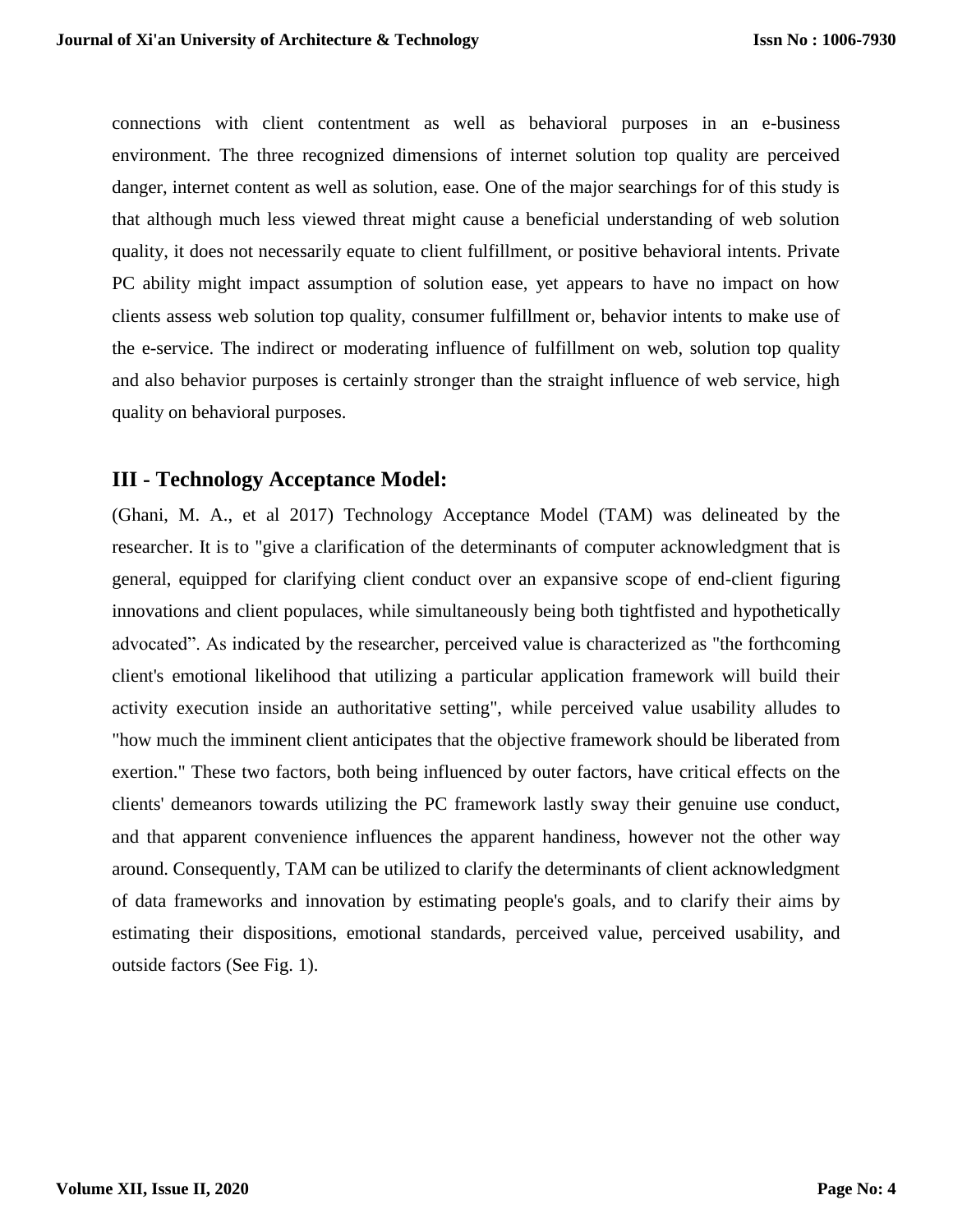

Fig 1 : Technology Acceptance Model

This new model depends on entrenched Technology Acceptance Model (Davis 1989) and the renowned Service Quality Model (Alsamydai, M. J. 2014). The Technology Acceptance Model (TAM) (Figure 1 underneath) is a data frameworks hypothesis that models how clients come to acknowledge and utilize an innovation. The model recommends that when clients are given another innovation, various components impact their choice about how and when they will utilize it, strikingly: Perceived convenience (PU) - This was characterized by Fred Davis as "how much an individual accepts that utilizing a specific framework would improve their activity execution". Seen usability (PEOU) - Davis characterized this as "how much an individual accepts that utilizing a specific framework would be liberated from exertion" (Featherman, M. S., Miyazaki, A. D., & Sprott, D. E. (2010) The TAM has been constantly examined and extended the two significant updates being the TAM 2 (Xu, J., Benbasat, I., & Cenfetelli, R. T. 2013) and the Unified Theory of Acceptance and Use of Technology (Carlson, J., & O'Cass, A. 2010) A TAM 3 has additionally been proposed (Al-Momani et al 2009).

At this phase, we very carefully reviewed the material of each post and also began to map the picked literary works in order to identify core motifs, mirroring different streams of research study in investigating different aspects of TAM. Adhering to previous reviews in management and advertising and marketing research studies, we made use of 2 consolidated standards for the classification of results: (i) the concept of the object of evaluation, as well as (ii) the certain study topic and also emphasis of examination. For this reason, we initially categorized articles on the basis of their specific or implicit concept of TAM (i.e. TAM for using mobile suggestions system). Subsequently, to accomplish a much more fine-grained image of the framework of the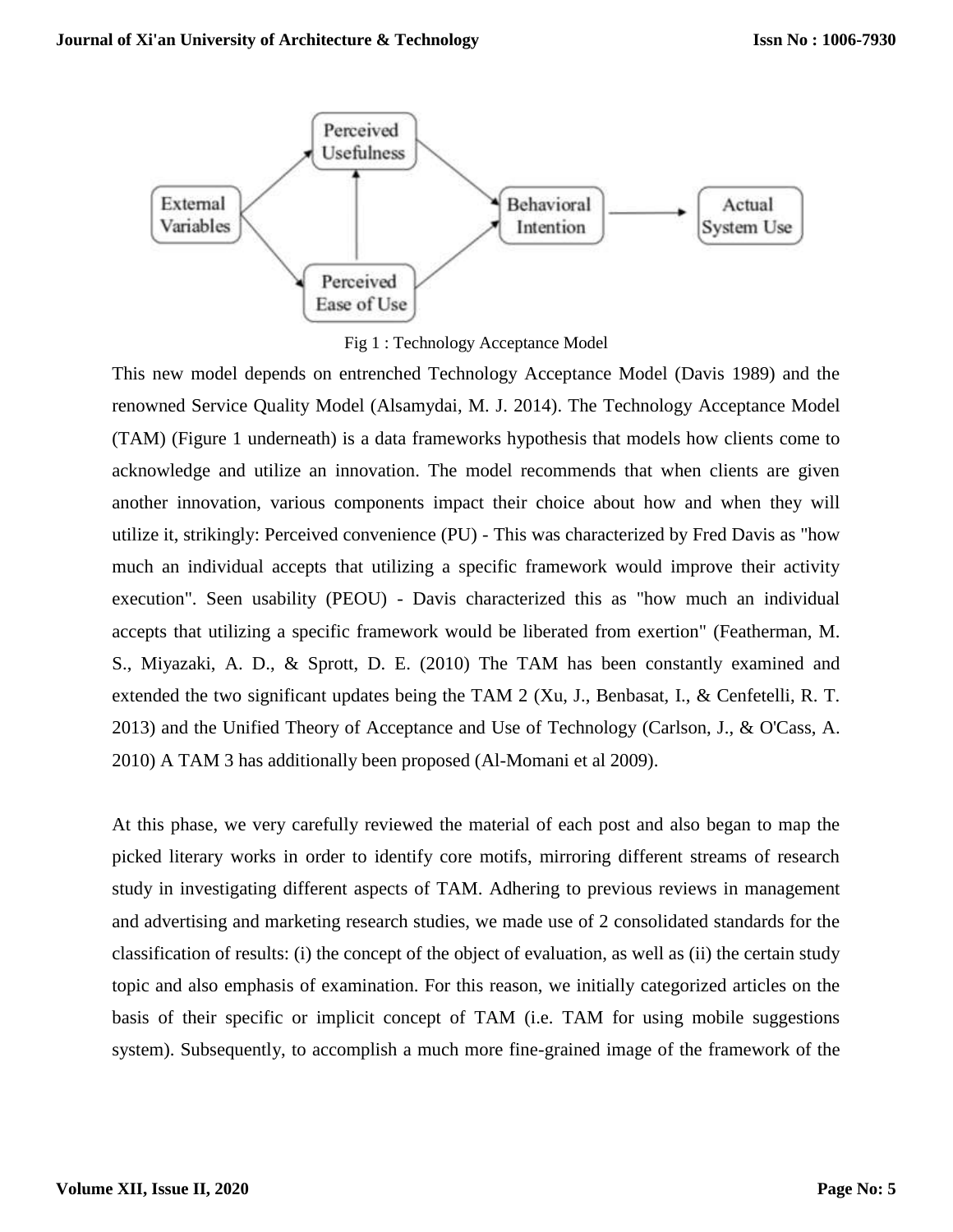subject, we categorized posts on the basis of their research subject: the focus of their examination, the inquiries driving their research and the variables consisted of in the design.

| Frequency    | Variable            | <b>Definition</b>                                                                                                                                                                                                                                                                                                                                                        |
|--------------|---------------------|--------------------------------------------------------------------------------------------------------------------------------------------------------------------------------------------------------------------------------------------------------------------------------------------------------------------------------------------------------------------------|
| 11           | Perceived cost      | Consumers' belief of the cost concerning the new technology usage. If it is<br>high, they will be reluctant to the effective usage, thus high cost of value-add-<br>ed service provided by the technology may negative affective their intention to<br>adopt the technology.                                                                                             |
| 11           | Perceived security  | The degree to which a consumer believes that using a certain technology will<br>be secure. It concerns the privacy and perceived risk in transaction, especially<br>when customer has not experience with the electronic service                                                                                                                                         |
| 12           | Subjective norms    | These norms represent the expectations of other people regarding to perform<br>a particular behaviour, thus they represent how a person is influenced by the<br>perception of his/her behaviour by reference people such as family and fiends.                                                                                                                           |
| $12^{\circ}$ | Satisfaction        | A feeling emerging from the consumers' experience with a product. This con-<br>struct measures the assessments of the experience including overall pleasure<br>related with the service received                                                                                                                                                                         |
| $12^{\circ}$ | Self efficacy       | Consumer's judgement of his/her capabilities to perform a certain behaviour.<br>It is strictly linked to the behavioural control (or controllability)                                                                                                                                                                                                                    |
| 13           | Behavioural control | Personal resources for performing a certain behaviour. Since consumers who<br>need high control are more willing to use the technology which involves them<br>in the co-production of the service, this variable motivates customers to use<br>the technology                                                                                                            |
| 16           | Social influence    | Influences of other people in performing such behaviours.                                                                                                                                                                                                                                                                                                                |
| 20           | Perceived risk      | It concerns the uncertainty involved in purchasing processes.                                                                                                                                                                                                                                                                                                            |
| 30           | Trust               | A psychological state involving the intention to accept vulnerability of a posi-<br>tive expectations o another behaviour.                                                                                                                                                                                                                                               |
| 31           | Enjoyment           | The degree to which consumer perceives a certain technology as pleasant.<br>This represents an emotional state or an intrinsic motivation capable of stimu-<br>lating consumers in continuing such behaviours. In fact, consumer who ex-<br>hibits pleasure while shopping are more interested in the entertaining shops in<br>terms of longer and more frequent visits. |

#### **Table : Most Investigated Variable model**

# **IV - E-Service Quality Model:**

Santos, J. (2003) SERVQUAL was originally measured on 10 aspects of service quality: reliability, responsiveness, competence, access, courtesy, communication, credibility, security, understanding the customer and tangibles. It measures the gap between customer expectations and experience. By the early nineties the authors had refined the model to the useful acronym RATER as demonstrated in table 1 below. According to Lee, G. G., & Lin, H. F. (2005) there are five key areas which together form the qualities of a service offering from a customer perspective.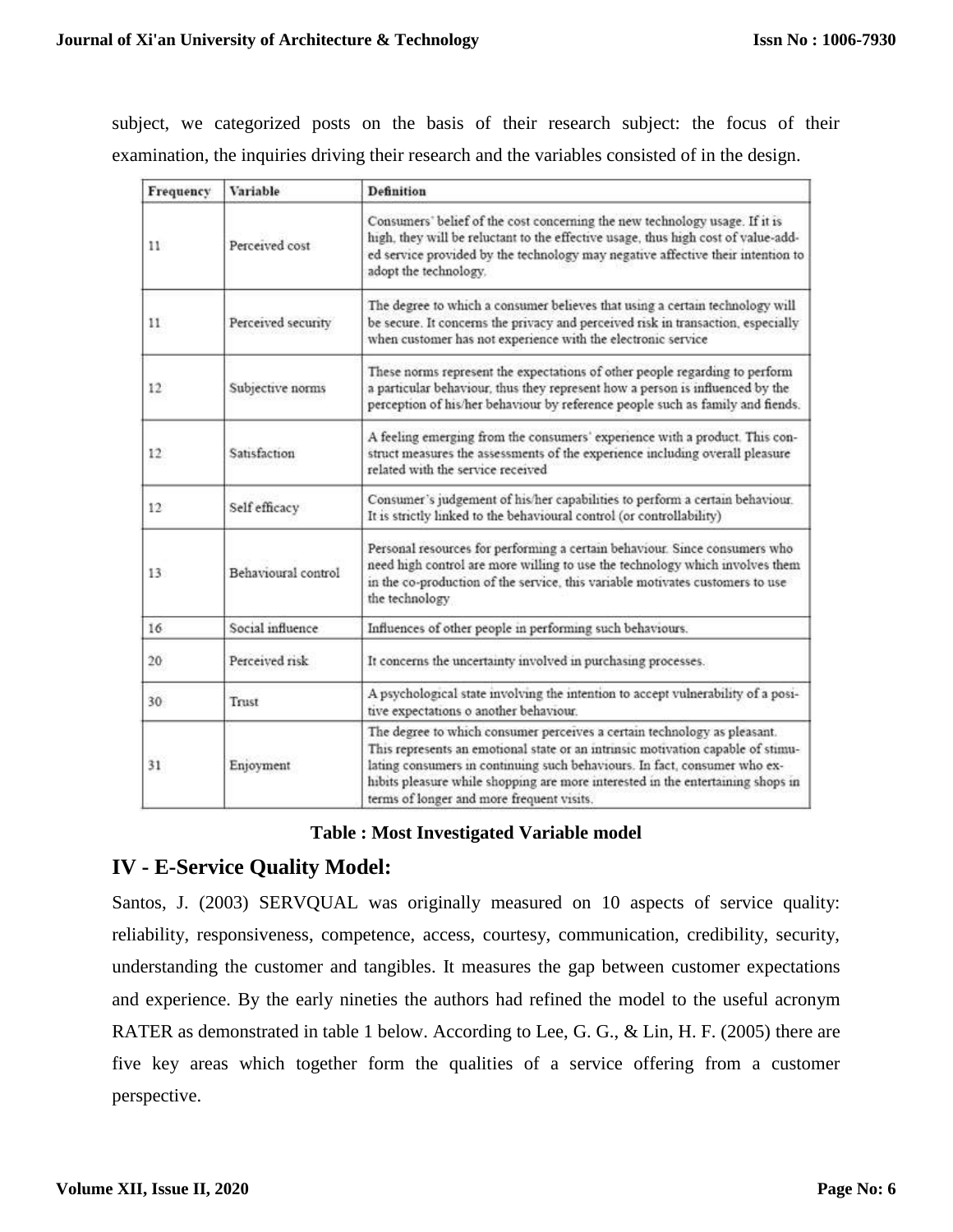Agreement for the most part exists that service quality is a particular develop, yet there are errors with respect to support quality estimation. One of the top and most broadly utilized instruments to measure service was created by (Cristobal, et al 2007) and was expected to give services inside sights into IS service recognitions, and in this manner to give a benchmark across IS business forms (Sahadev, S., & Purani, K. 2008) SERVQUAL, as it is called, underlines estimating service quality dependent on the idea of service quality gap (SQG) (Sahadev, S., & Purani, K. 2008) between an association's service quality execution and client support quality needs (Expectations–Perceptions). (Sahadev, S., & Purani, K. 2008) initially built up a help quality model dependent on five SQGs (estimated after assistance is given). Collier, J. E., & Bienstock, C. C. (2006) later adjusted and stretched out the model to incorporate measurements reflecting e-service quality, defined as the degree to which a site encourages efficient and compelling shopping, purchasing and conveyance, a large number of which are identical to the measurements proposed as components affecting help fairness in physical help experiences.



Fig 2 : E-Service Quality Dimension

- $\checkmark$  **Reliability :** Capacity to perform the assured service dependably and accurately
- $\checkmark$  **Responsiveness :** Willingness to help consumers and also provide a punctual solution
- **Assurance :** Understanding and courtesy of employees and also their capability to communicate trust and also self-confidence
- $\checkmark$  **Empathy :** Caring customized focus the company provides its clients
- $\checkmark$  Tangibles : Appearance of physical centers, equipment, employees and interaction materials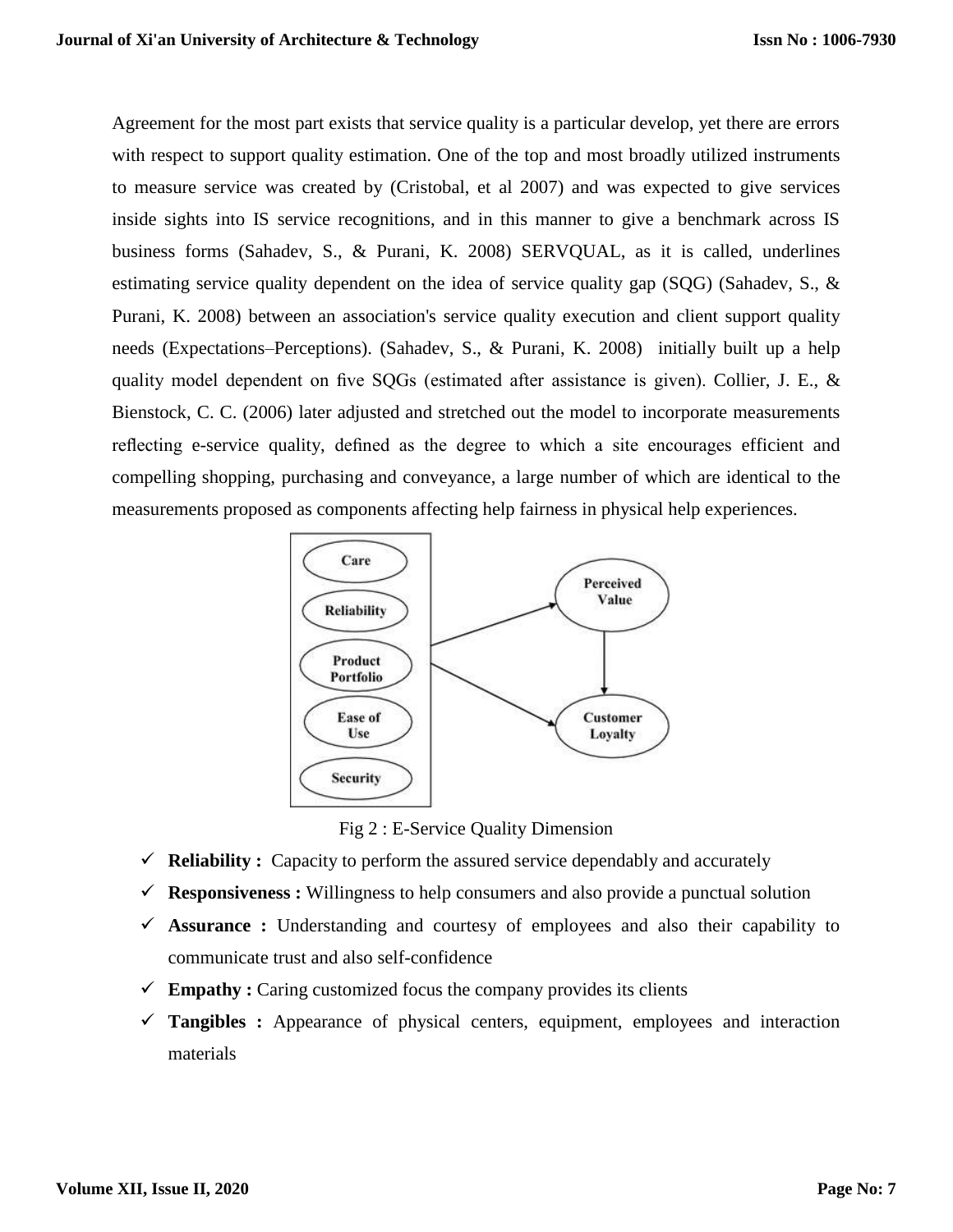#### **V - Discussion and Future Research:**

As indicated by the examination over, a few ramifications for future looks into are finished up as following. 1) Future scientists could present new factors or different models to improve the illustrative intensity of TAM and IAM. On one hand, past looks into demonstrate that so as to examine the buy aims of Internet clients, a few analysts utilized the first TAM and some of them added factors to TAM. Moreover, some of them developed complex models dependent on TAM. Clearly, out of various accentuations, these analysts make these different utilizations of TAM.

As per writing survey, plainly 1) trust, 2) perceived risk and 3) other individual observations are three principle accentuations of analysts when they use TAM to contemplate the online buy expectation. Since the specialists are focusing on study the people's expectations in the internet business settings, these three accentuations are significant. Right off the bat, on the grounds that the viewpoint for web based business depends both on the innovation acknowledgment of Internet clients as exchange implies and on their acknowledgment of the Internet as a solid situation and on the grounds that trust could alleviate the sentiments of vulnerability when something is obscure in the shopping procedure the impact of trust can scarcely be ignored and in this way numerous scientists tried and affirmed its impact when they study the shopper' online buy expectation .Secondly, on the grounds that apparent hazard, characterized as the danger of the buyers' impression of the vulnerability and antagonistic outcomes when they are going to buy an item or services on the web, hinders Internet clients' buy goal, numerous specialists included apparent hazard into their models and affirmed its negative effect on the buy aims. Thirdly, on the grounds that purchaser view of value, quality, esteem and other influence customers' shopping conduct, numerous specialists explore the impact of individual observations, including apparent comfort and perceived security, perceived dependability, perceived item/framework/service quality, perceived engaging, and affirmed their positive effects on the buy goal on the potential buyers on the web. Future inquires about could concentrate more on the utilizations of the examinations in various nations Due to the various circumstances in various districts, future looks into could investigate more factors which fit to other provinces' circumstances to improve the generalizability of the exploration model and to give progressively important and handy ends and suggestions.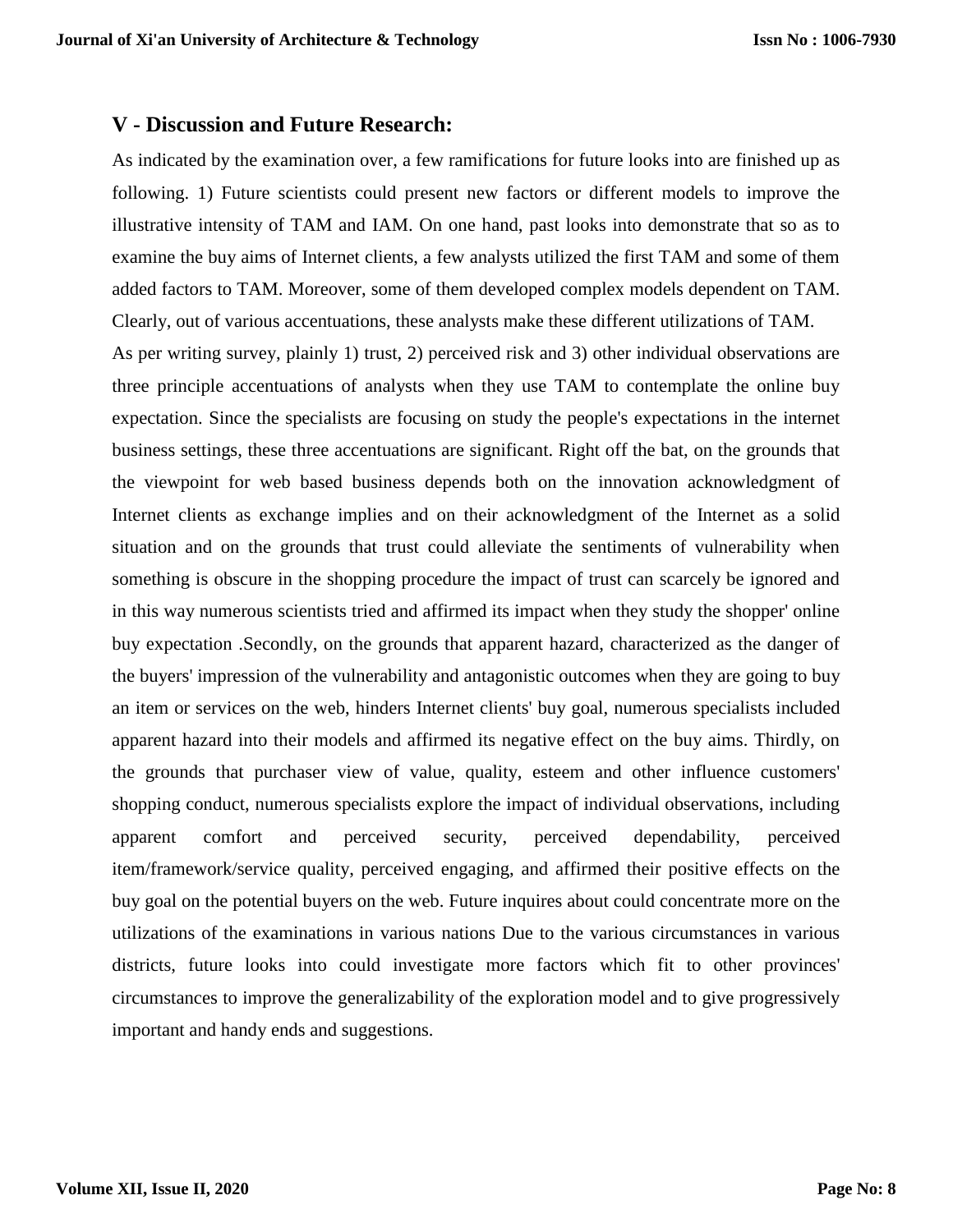#### **VI - Conclusion:**

Online Customer Support system is another sort of client care in web based business sites. It sidesteps the conventional non constant client service types such email or rounding out an online structure. We are in a period where online clients are additionally requesting and they need quick solutions to their inquiries and concerns as opposed to sending an email and trusting that a couple of hours-will gets a reaction. This is actually what online e-service Customer Support Visit is about. Online talk may allude to any sort of correspondence over the Internet which offers a momentary transmission of content based messages from sender to collector; subsequently the deferral for visual access to the sent message will not hamper the progression of interchanges in any of the bearings. A few specialists have tended to the adequacy of email as a client service apparatus (Zhu, D. S., & Lin, C. T. 2008, July). Different has talked about on the web (not constant) client assistance, for example, rounding out a structure or perusing help menus. However, next to no exploration was found to examine the adequacy of "Online Customer Support system" (Zehir, C., et al 2014), in spite of the fact that it is a important new pattern in online client care since it takes care of clients' issues and concerns in a split second on the spot. This study attempted to fill this exploration hole by looking at this new kind of online client assistance. The investigation utilized two notable hypothetical structures (The Technology Acceptance Model and the Administration Quality Model) and made another element of E-Service quality that depends on framework quality, framework unwavering quality, framework accessibility, data quality, consistency of service quality, and online client input to assemble another hypothetical system/model for Online website Customer Support. The model recommends that the two elements of service quality and e- service quality will influence the normal help and the apparent assistance of online customer support. These two will influence the real assistance quality, which by its turn will influence the consumer loyalty. Both of service quality and consumer loyalty will influence apparent handiness of the framework. Service quality will influence the apparent convenience also. Both saw usability and saw handiness will influence the mentality towards utilizing the framework. The mentality towards utilizing will influence the conduct expectation to utilize the framework, which will influence the real utilization of the framework.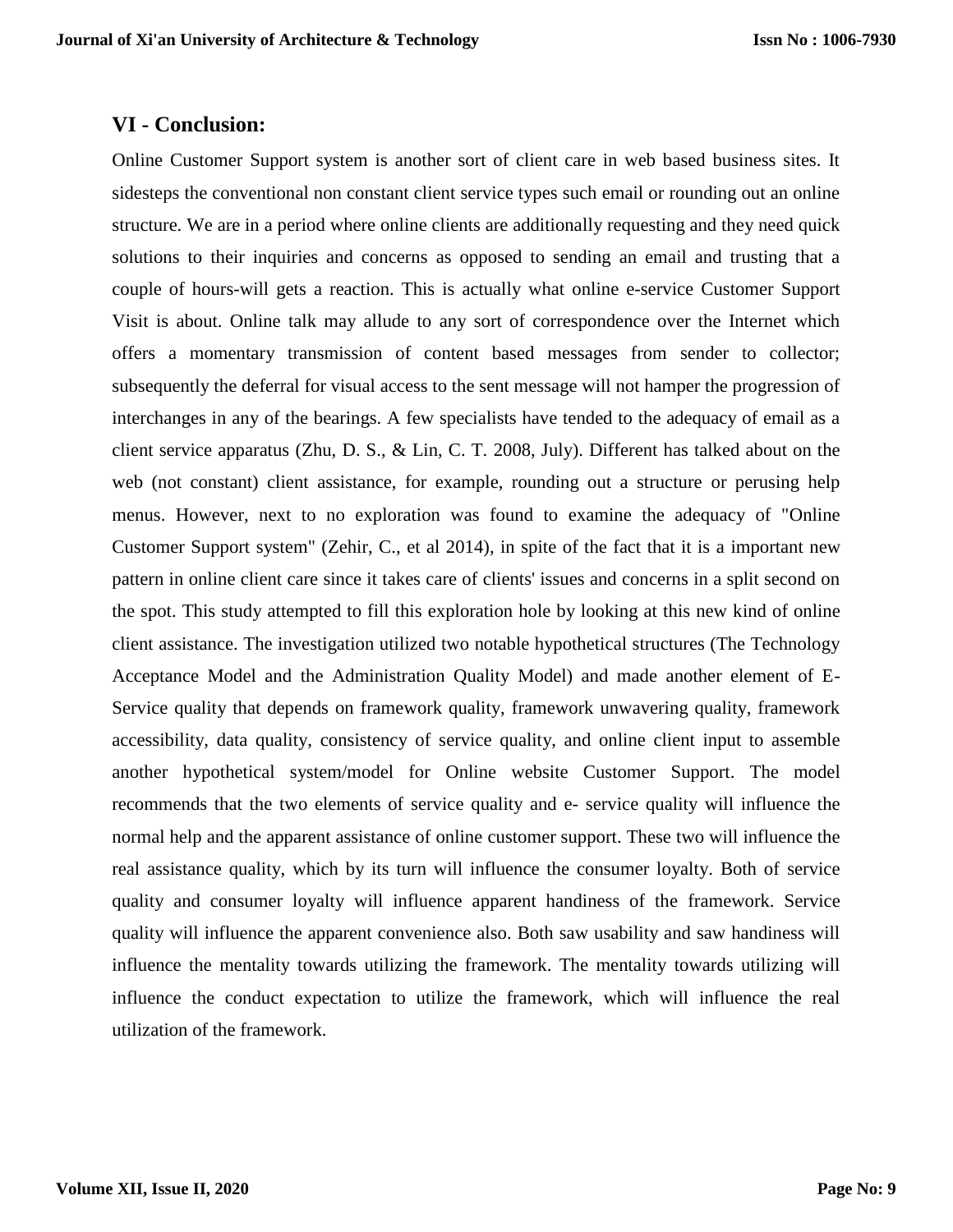### **VII- References:**

Zhu, D. S., Lin, T. C. T., & Hsu, Y. C. (2012). Using the technology acceptance model to evaluate user attitude and intention of use for online games. *Total Quality Management & Business Excellence*, *23*(7-8), 965-980.

Giovanis, A. N., & Athanasopoulou, P. (2014). Gaining customer loyalty in the e-tailing marketplace: the role of e-service quality, e-satisfaction and e-trust. *International Journal of Technology Marketing 6*, *9*(3), 288-304.

Udo, G. J., Bagchi, K. K., & Kirs, P. J. (2010). An assessment of customers'e-service quality perception, satisfaction and intention. *International Journal of Information Management*, *30*(6), 481-492.

Ghani, M. A., Rahi, S., Yasin, N. M., & Alnaser, F. M. (2017). Adoption of internet banking: extending the role of technology acceptance model (TAM) with e-customer service and customer satisfaction. *World Applied Sciences Journal*, *35*(9), 1918-1929.

Alsamydai, M. J. (2014). Adaptation of the technology acceptance model (TAM) to the use of mobile banking services. *international review of management and business research*, *3*(4), 2039.

Featherman, M. S., Miyazaki, A. D., & Sprott, D. E. (2010). Reducing online privacy risk to facilitate e-service adoption: the influence of perceived ease of use and corporate credibility. *Journal of Services Marketing*.

Xu, J., Benbasat, I., & Cenfetelli, R. T. (2013). Integrating service quality with system and information quality: an empirical test in the e-service context. *MIS quarterly*, 777-794.

Carlson, J., & O'Cass, A. (2010). Exploring the relationships between e-service quality, satisfaction, attitudes and behaviours in content‐driven e‐service web sites. *Journal of services marketing*.

Al-Momani, K., Noor, M., & Azila, N. (2009). E-service quality, ease of use, usability and enjoyment as antecedents of e-CRM performance: an empirical investigation in Jordan mobile phone services. *The Asian Journal of Technology Management*, *2*(2), 50-64.

Santos, J. (2003). E‐service quality: a model of virtual service quality dimensions. *Managing Service Quality: An International Journal*.

Lee, G. G., & Lin, H. F. (2005). Customer perceptions of e-service quality in online shopping. *International Journal of Retail & Distribution Management*.

Cristobal, E., Flavian, C., & Guinaliu, M. (2007). Perceived e‐service quality (PeSQ). *Managing service quality: An international journal*.